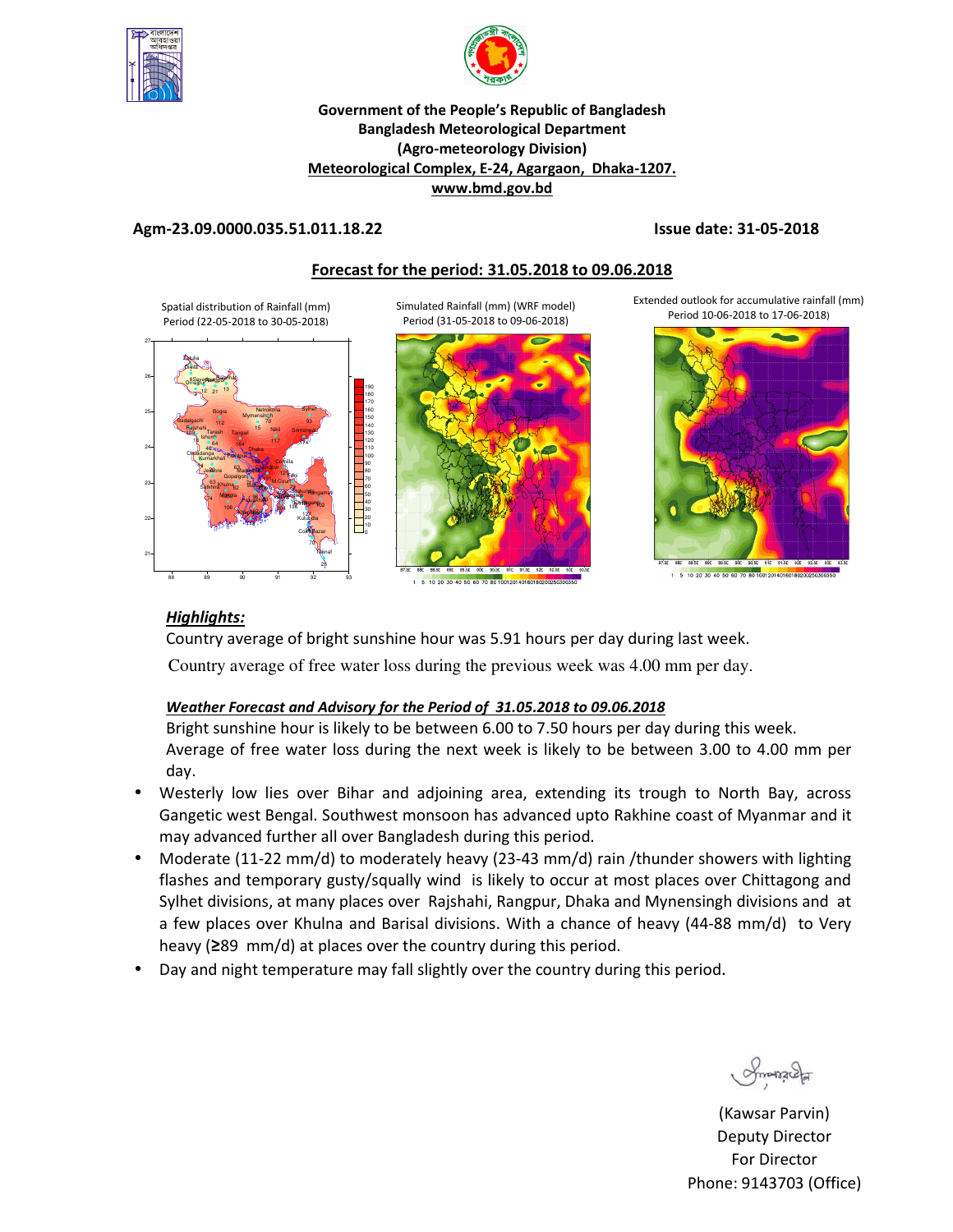## **Short Weather description Period: 22.05.2018 to 30.05.2018**

Maximum And Minimum Temperature (Range and Extreme)

| <b>Divisions</b>                                                                                                                  |                 | <b>Maximum temperature</b>       |                                  |                                                          | <b>Highest maximum</b> |                        |                 | Minimum temperature                               |                      | Lowest minimum                                            |                     |  |
|-----------------------------------------------------------------------------------------------------------------------------------|-----------------|----------------------------------|----------------------------------|----------------------------------------------------------|------------------------|------------------------|-----------------|---------------------------------------------------|----------------------|-----------------------------------------------------------|---------------------|--|
| Dhaka                                                                                                                             | 28.4            | range in <sup>o</sup> C          |                                  | temperature in <sup>o</sup> C<br>$\overline{c}$<br>Nikli |                        |                        | 22.4            | Range in <sup>°</sup> C<br>$\overline{c}$<br>28.0 |                      | temperature in <sup>o</sup> C<br>$22.4 \text{ }^{\circ}C$ |                     |  |
|                                                                                                                                   |                 | $-37.1$                          | $\overline{c}$<br>$\overline{c}$ |                                                          |                        | 37.1<br>°c             |                 | $^{\circ}$ c                                      | Tangail              |                                                           | 21.6 °C             |  |
| Mymensingh                                                                                                                        | 28.5            | 35.2                             |                                  | Mymensingh                                               |                        | 35.2                   | 21.6            | 26.4<br>$\blacksquare$<br>$\overline{c}$          | Netrokona            |                                                           |                     |  |
| Chittagong                                                                                                                        | 30.7            | 35.7                             | $\overline{c}$<br>Feni           |                                                          |                        | $^{\circ}$ c<br>35.7   | 23.0            | 28.0<br>$\blacksquare$                            | M- Court             |                                                           | 23.0 °C             |  |
| Sylhet                                                                                                                            | 26.7            | 35.5<br>$\overline{\phantom{a}}$ | $^{\circ}$ c                     | Srimongal                                                |                        | °c<br>35.5             | 21.5            | $^{\circ}$ c<br>25.7                              | Srimongal            |                                                           | 21.5 °C             |  |
| Rajshahi                                                                                                                          | 29.5            | 36.2<br>$\overline{\phantom{a}}$ | ℃                                | Rajshahi                                                 |                        | °c<br>36.2             | 21.0            | $^{\circ}$ c<br>27.8<br>$\overline{\phantom{a}}$  | Tarash               |                                                           | 21.0 °C             |  |
| Rangpur                                                                                                                           | 29.0            | 35.0                             | $\overline{C}$                   | Rangpur                                                  |                        | $\overline{c}$<br>35.0 | 20.5            | $^{\circ}$ C<br>26.5                              | Rangpur              |                                                           | 20.5 <sup>o</sup> C |  |
| Khulna                                                                                                                            | 30.8            | 36.7<br>$\blacksquare$           | $^{\circ}$ c                     | Khulna                                                   |                        | °с<br>36.7             | 23.3            | ℃<br>28.5                                         | Kumarkhali           |                                                           | 23.3 <sup>o</sup> C |  |
| Barisal                                                                                                                           | 31.2            | $-35.5$                          | ℃                                | <b>Barisal</b>                                           |                        | °с<br>35.5             | 23.6            | °c<br>27.9<br>$\blacksquare$                      | <b>Bhola</b>         |                                                           | 23.6 °C             |  |
|                                                                                                                                   |                 |                                  |                                  | Rainfall analysis and average temperature:-              |                        |                        |                 |                                                   |                      |                                                           |                     |  |
| Name of the<br>Total<br>Normal<br><b>Deviation</b><br>Average<br>Name of the<br>Total<br>Average<br>Average<br>Average<br>Average |                 |                                  |                                  |                                                          |                        |                        |                 |                                                   | Average              |                                                           |                     |  |
| <b>Divisions</b>                                                                                                                  | <b>Stations</b> | Rainfall                         | Rainfall                         | in %                                                     | Rainy                  | Max                    | Min             | Max.                                              | Normal               | Min.                                                      |                     |  |
|                                                                                                                                   |                 | in (mm)                          | in $(mm)$                        |                                                          | days                   | Humidity<br>in $%$     | in $%$          | Humidity temp in °C                               | Max.<br>temp in      | temp in<br>۰c                                             | Normal<br>M in.     |  |
|                                                                                                                                   |                 |                                  |                                  |                                                          |                        |                        |                 |                                                   | °C                   |                                                           | temp in             |  |
| Dhaka                                                                                                                             | Dhaka           | 83                               | 104                              | $-20$                                                    | 06                     | 091                    | 059             | 34.1                                              | 33.4                 | 26.1                                                      | 25.4                |  |
|                                                                                                                                   | Faridpur        | 24                               | 83                               | $-71$                                                    | 03                     | 95                     | 063             | 33.8                                              | 33.8                 | 25.4                                                      | 25.0                |  |
|                                                                                                                                   | Madaripur       | 155                              | 92                               | 68                                                       | 05                     | $\star\star$           | $\star\star$    | $^{\star\star}$                                   | 33.9                 | $^{\star\star}$                                           | 25.2                |  |
|                                                                                                                                   | Nikli           | 92                               | $^{\star\star}$                  | $***$                                                    | 07                     | $\star\star$           | $^{\star\star}$ | $^{\star\star}$                                   | $\star\star$         | $^{\star\star}$                                           | $\star\star$        |  |
|                                                                                                                                   | Tangail         | 71                               | 109                              | $-35$                                                    | 06                     | $\star\star$           | $\star\star$    | $\star\star$                                      | 33.0                 | $\star\star$                                              | 24.6                |  |
|                                                                                                                                   | Gopalgonj       | 28                               | $\star\star$                     | $***$                                                    | 04                     | 095                    | 063             | 034                                               | $\star\star$         | 026                                                       | **                  |  |
| Mymensingh                                                                                                                        | Mymensingh      | 193                              | 111                              | 74                                                       | 06                     | 94                     | 072             | 32.5                                              | 31.5                 | 24.5                                                      | 24.5                |  |
|                                                                                                                                   | Netrokona       | 136                              | $\star\star$                     | $***$                                                    | 08                     | 094                    | 070             | 031                                               | $***$                | 025                                                       | **                  |  |
| Chittagong                                                                                                                        |                 | 11                               |                                  | $-94$                                                    |                        | $\star\star$           | $^{\star\star}$ |                                                   | 32.5                 | 26.4                                                      | 25.4                |  |
|                                                                                                                                   | Chittagong      |                                  | 180                              |                                                          | 03                     | $\star\star$           | $\star\star$    | 33.8<br>$\star\star$                              |                      | $\star\star$                                              |                     |  |
|                                                                                                                                   | Sitakunda       | 9                                | 130                              | -93                                                      | 02                     |                        |                 |                                                   | 32.3                 |                                                           | 25.4                |  |
|                                                                                                                                   | Rangamati       | 36                               | 112                              | $-68$                                                    | 03                     | 97                     | 40              | 33.5                                              | 33.0                 | 24                                                        | 24.8                |  |
|                                                                                                                                   | Cox'sBazar      | 26                               | 138                              | $-81$                                                    | 3                      | 90<br>$\star\star$     | 66<br>$**$      | 33.3                                              | 32.6                 | 26.3                                                      | 25.6                |  |
|                                                                                                                                   | Teknaf          | 40                               | 123                              | $-67$                                                    | 4                      |                        |                 | $^{\star\star}$                                   | 32.0                 | $^{\star\star}$                                           | 25.6                |  |
|                                                                                                                                   | Hatiya          | 81                               | 108                              | $-25$                                                    | 06                     | 99                     | 72              | 33.4                                              | 32.3                 | 25.7                                                      | 25.8                |  |
|                                                                                                                                   | Sandw ip        | 66                               | 156                              | $***$                                                    | 03                     | 97                     | 69              | 33.3                                              | 31.5                 | 25.6                                                      | 25.4                |  |
|                                                                                                                                   | Kutubdia        | 13                               | 98                               | $-87$                                                    | 05                     | 90                     | 065             | 33.5                                              | 32.0                 | 26.5                                                      | 25.6                |  |
|                                                                                                                                   | Feni            | 86                               | 121                              | -29                                                      | 06                     | 96                     | 061             | 34                                                | 32.4                 | 25.2                                                      | 25.1                |  |
|                                                                                                                                   | M.Court         | 105                              | 131                              | $-20$                                                    | 06                     | 98                     | 67              | 33.8                                              | 32.5                 | 25.5                                                      | 25.4                |  |
|                                                                                                                                   | Chandpur        | 105                              | 89                               | $***$                                                    | 04                     | 95                     | 64              | 34.1                                              | 33.2                 | 25.7                                                      | 25.4                |  |
|                                                                                                                                   | Comilla         | 56                               | 97                               | $-42$                                                    | 04                     | 92                     | 62              | 32.9                                              | 32.6                 | 25.8                                                      | 24.8                |  |
| <b>Sylhet</b>                                                                                                                     | Sylhet          | 237                              | 195                              | 22                                                       | 07                     | 97                     | 69              | 32.3                                              | 31.0                 | 23.8                                                      | 23.2                |  |
|                                                                                                                                   | Srimongal       | 84                               | 134                              | $-37$                                                    | 07                     | 98                     | 050             | 33.7                                              | 32.5                 | 24                                                        | 23.8                |  |
| Rajshahi                                                                                                                          | Rajshahi        | 8                                | 50                               | $-84$                                                    | 04                     | 096                    | 064             | 34.9                                              | 35.0                 | 25.9                                                      | 25.0                |  |
|                                                                                                                                   | Bogra           | 70                               | 75                               | $-7$                                                     | 03                     | 093                    | 048             | 33.1                                              | 33.5                 | 25.6                                                      | 24.6                |  |
|                                                                                                                                   | Ishurdi         | 33                               | 69                               | $-52$                                                    | 06                     | 096                    | 056             | 34.4                                              | 34.7                 | 25.7                                                      | 24.7                |  |
|                                                                                                                                   | Badalgachi      | 70                               | $\star\star$                     | $***$                                                    | 06                     | $\star\star$           | $\star\star$    | $\star\star$                                      | $\star\star$         | **                                                        | **                  |  |
|                                                                                                                                   | Tarash          | 89                               | **                               | $***$                                                    | 05                     | 098                    | 048             | 033                                               | $\star\star$         | 025                                                       | $\star\star$        |  |
| Rangpur                                                                                                                           | Rangpur         | 134                              | 102                              | 31                                                       | 05                     | 093                    |                 | 32.1                                              | 31.9                 |                                                           | 24.1                |  |
|                                                                                                                                   |                 | 56                               | 77                               | $-27$                                                    | 06                     | 093                    | 068             | 33.3                                              |                      | 23.8                                                      | 24.0                |  |
|                                                                                                                                   | Dinajpur        |                                  | $\overline{\phantom{a}}$         | $***$                                                    |                        |                        | 065             |                                                   | 32.9<br>$\star\star$ | 24.1                                                      | $\star\star$        |  |
|                                                                                                                                   | Sayedpur        | 53                               | $\star\star$                     | $***$                                                    | 06                     | 92                     | 66              | 32.8                                              | $\star\star$         | 24.3                                                      | $\star\star$        |  |
|                                                                                                                                   | Rajarhat        | 178                              |                                  |                                                          | 09                     | 095                    | 068             | 31.5                                              |                      | 23.2                                                      |                     |  |
|                                                                                                                                   | Tetulia         | 157                              | $^{\star\star}$                  | $\star\star\star$                                        | 05                     | 095                    | 068<br>$**$     | 31.0                                              | $\star\star$         | 23.6                                                      | $\star\star$        |  |
|                                                                                                                                   | Dimla           | 176                              | $***$                            | $\star\star\star$                                        | 06                     | $**$                   |                 | $***$                                             | $***$                | $**$                                                      | $**$                |  |
| Khulna                                                                                                                            | Khulna          | 8                                | 65                               | -88                                                      | 02                     | 094                    | 061             | 35.0                                              | 34.7                 | 26.9                                                      | 25.8                |  |
|                                                                                                                                   | Mongla          | 46                               | $^{\star\star}$                  | $\star\star\star$                                        | 03                     | $\star\star$           | $^{\star\star}$ | $\star\star$                                      | $\star\star$         | $^{\star\star}$                                           | $\star\star$        |  |
|                                                                                                                                   | Jessore         | 17                               | 53                               | -68                                                      | 05                     | $^{\star\star}$        | $^{\star\star}$ | $^{\star\star}$                                   | 35.4                 | $\star\star$                                              | 25.6                |  |
|                                                                                                                                   | Chuadanga       | 26                               | 62                               | $-58$                                                    | 05                     | 095                    | 060             | 34.8                                              | 35.4                 | 25.8                                                      | 25.5                |  |
|                                                                                                                                   | Satkhira        | Τ                                | 62                               | $***$                                                    | 02                     | 098                    | 050             | 35.2                                              | 35.4                 | 27.1                                                      | 26.1                |  |
|                                                                                                                                   | Kumarkhali      | 26                               | **                               | $\star\star\star$                                        | 02                     | 098                    | 054             | 33.5                                              | **                   | 25.4                                                      | **                  |  |
| Barisal                                                                                                                           | Barisal         | 54                               | 83                               | -35                                                      | 03                     | $\star\star$           | $\star\star$    | $\star\star$                                      | 33.4                 | $^{\star\star}$                                           | 25.4                |  |
|                                                                                                                                   | Bhola           | 64                               | 96                               | $-33$                                                    | 05                     | 097                    | 050             | 33.5                                              | 32.8                 | 25.8                                                      | 25.7                |  |
|                                                                                                                                   | Patuakhali      | 25                               | 91                               | $-73$                                                    | 04                     | 097                    | 070             | 33.6                                              | 33.1                 | 26.6                                                      | 26.0                |  |
|                                                                                                                                   | Khepupara       | 50                               | 93                               | $-46$                                                    | 04                     | $^{\star\star}$        | $^{\star\star}$ | $^{\star\star}$                                   | 32.8                 | **                                                        | 26.3                |  |
|                                                                                                                                   |                 |                                  |                                  |                                                          |                        |                        |                 |                                                   |                      |                                                           |                     |  |

Analyses contained in this bulletin are based on preliminary \* un-checked data. \*\* Data not received. \*\*\* Data not available

┙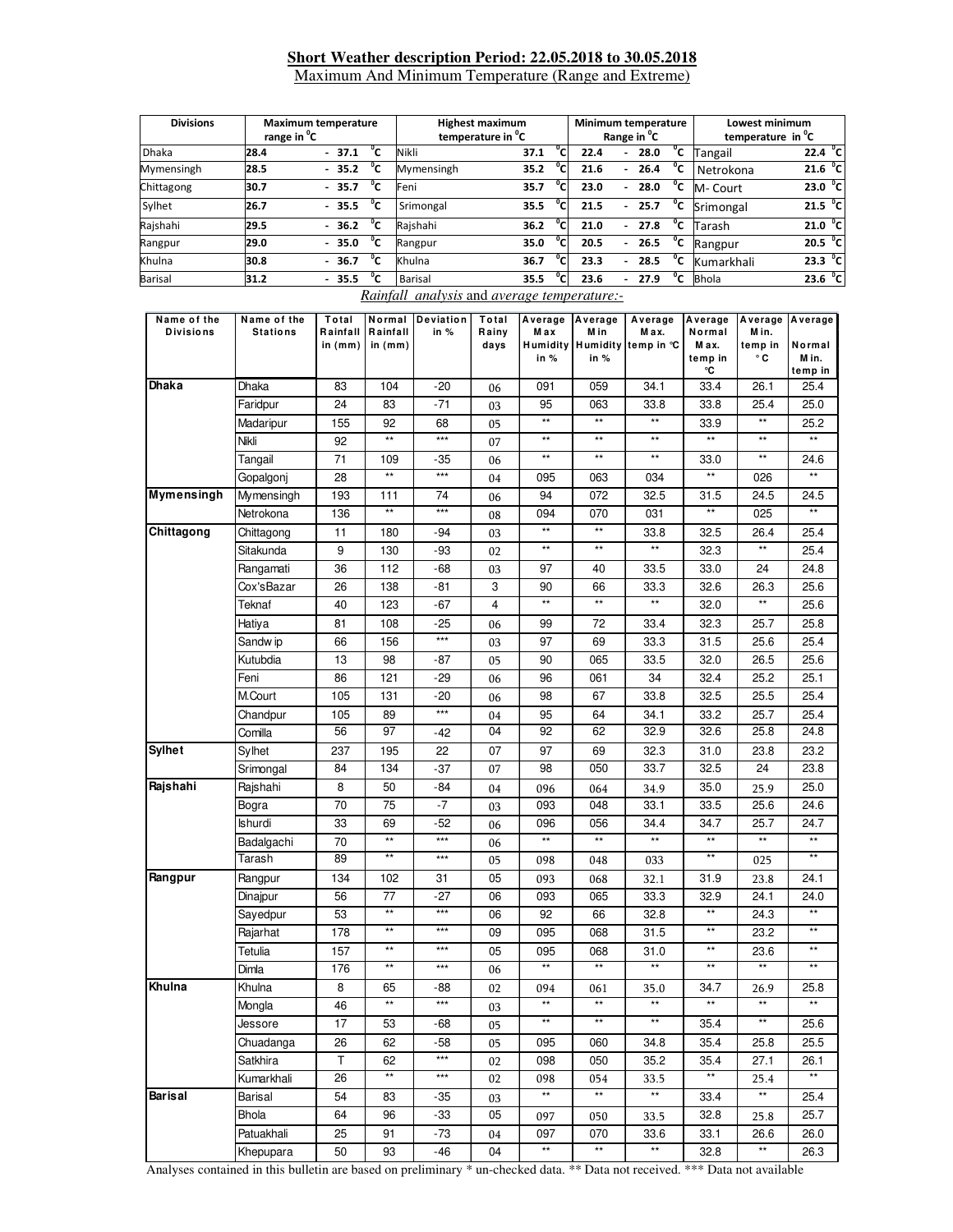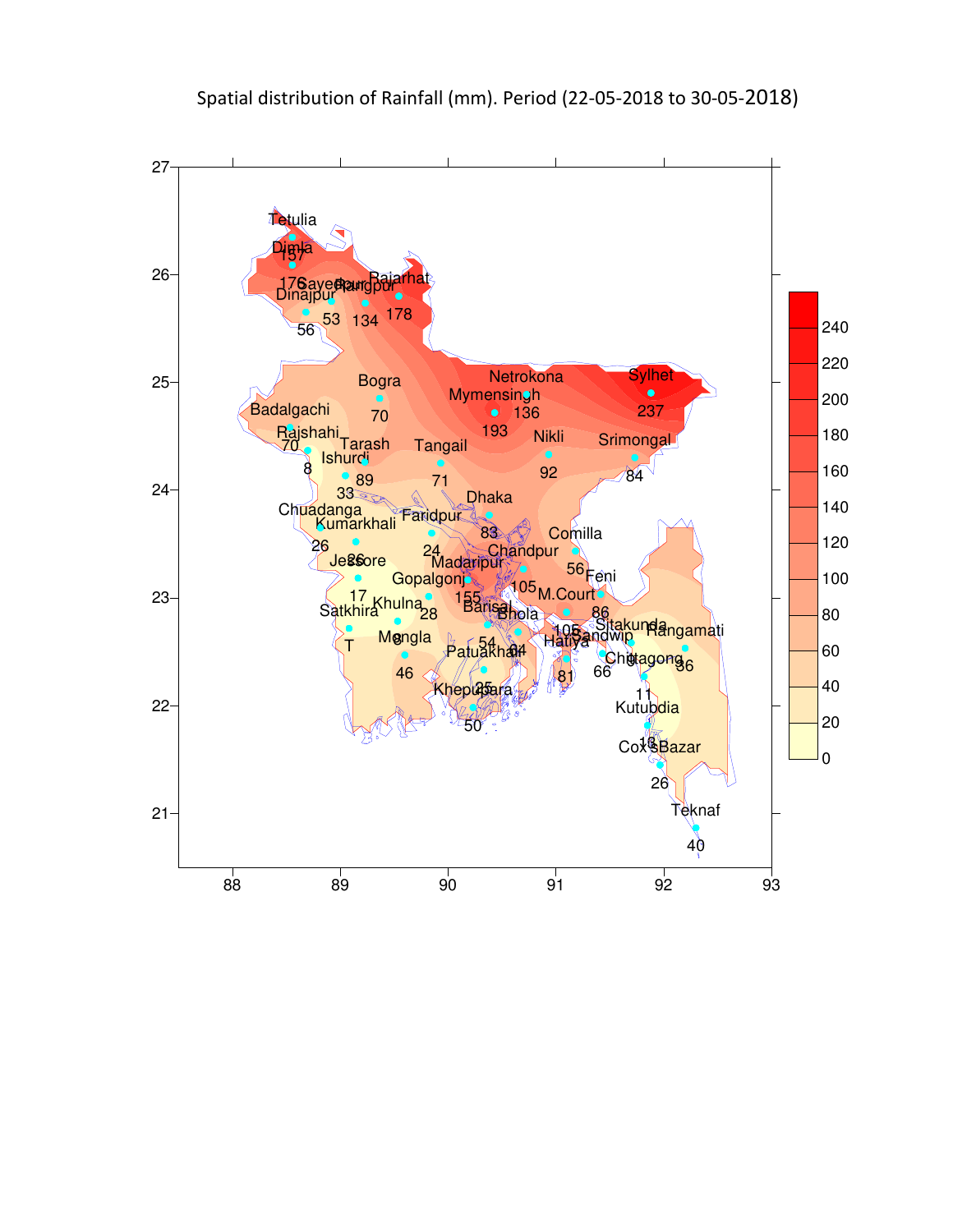



# গণপ্রজাতন্ত্রী বাংলাদেশ সরকার বাংলাদেশ আবহাওয়া অধিদপ্তর কৃষি আবহাওয়া মহাশাখা আবহাওয়া ভবন, ই-২৪, আগারগাঁও, ঢাকা-১২০৭।

### www.bmd.gov.bd

এজিএম-২৩.০৯.০০০০.০৩৫.৫১.০১১.১৮.২২

তারিখ: ৩১-০৫-২০১৮ খ্রিঃ

পর্বাভাসের সময়কাল: ৩১-০৫-২০১৮ থেকে ০৯-০৬-২০১৮

Spatial distribution of Rainfall (mm) Period (22-05-2018 to 30-05-2018)



Simulated Rainfall (mm) (WRF model) Period (31-05-2018 to 09-06-2018)



1 5 10 20 30 40 50 60 70 80 10012014016018020025

Extended outlook for accumulative rainfall (mm) Period 10-06-2018 to 17-06-2018)



5 10 20 30 40 50 60 70 80 1001201401601802002503

## প্ৰধান বৈশিষ্ট্য সমূহঃ-

গত সপ্তাহে দেশের দৈনিক উজ্জ্বল সূর্যকিরণ কালের গড় ৫.৯১ ঘন্টা ছিল । গত সপ্তাহে দেশের দৈনিক বাষ্পীভবনের গড় ৪.০০ মিঃ মিঃ ছিল।

আবহাওয়ার পূর্বাভাসঃ- ৩১-০৫-২০১৮ থেকে ০৯-০৬-২০১৮ ইং পর্যন্ত।

এ সপ্তাহে দৈনিক উজ্জুল সূর্য কিরণ কাল ৬.০০ থেকে ৭.৫০ ঘন্টার মধ্যে থাকতে পারে ।

আগামী সপ্তাহের বাষ্পীভবনের দৈনিক গড় ৩.০০ মিঃ মিঃ থেকে ৪.০০ মিঃ মিঃ থাকতে পারে।

- পশ্চিমা লঘুচাপ বিহার এবং তৎসংলগ্ন এলাকায় অবস্থান করছে । এর বর্ধিতাংশ গাঙ্গেয় পশ্চিমবঙ্গ হয়ে উত্তর বঙ্গোপসাগর পর্যন্ত বিস্তৃত রয়েছে। দক্ষিণ পশ্চিম মৌসুমী বায়ুপ্রবাহ মায়ানমারের রাখাইন উপকুল পর্যন্ত অগ্রসর হয়েছে এবং এটি আরো অগ্রসর হয়ে সমগ্র বাংলাদেশে বিস্তার লাভ করতে পারে।
- এ সময়ে চট্টগ্রাম ও সিলেট বিভাগের অধিকাংশ স্থানে এবং রাজশাহী, রংপুর, ঢাকা এবং ময়মনসিংহ বিভাগের অনেক স্থানে এবং খুলনা ও বরিশাল বিভাগের কিছু কিছু স্থানে বিজলী চমকানো ও অস্থায়ী দমকা অথবা ঝড়ো হাওয়াসহ মাঝারি (১১-২২ মিঃ মিঃ/দিন) থেকে মাঝারি ধরনের ভারী (২৩-৪৩ মিঃ মিঃ/দিন) বৃষ্টি/বজ্রবৃষ্টি হতে পারে। সেই সাথে দেশের কোথাও কোথাও ভারী (৪৪-৮৮ মিঃমিঃ/দিন) থেকে অতি ভারী (≥৮৯ মিঃমিঃ/দিন) বর্ষণ হতে পারে।
- এ সময়ে সারাদেশের দিন ও রাতের তাপমাত্রা সামান্য,হাস পেতে পারে।

 $O$ manacha

(কাওসার পারভীন) উপপরিচালক কৃষি আবহাওয়া মহাশাখা টেলিফোন: ৯১৪৩৭০৩ (অফিস)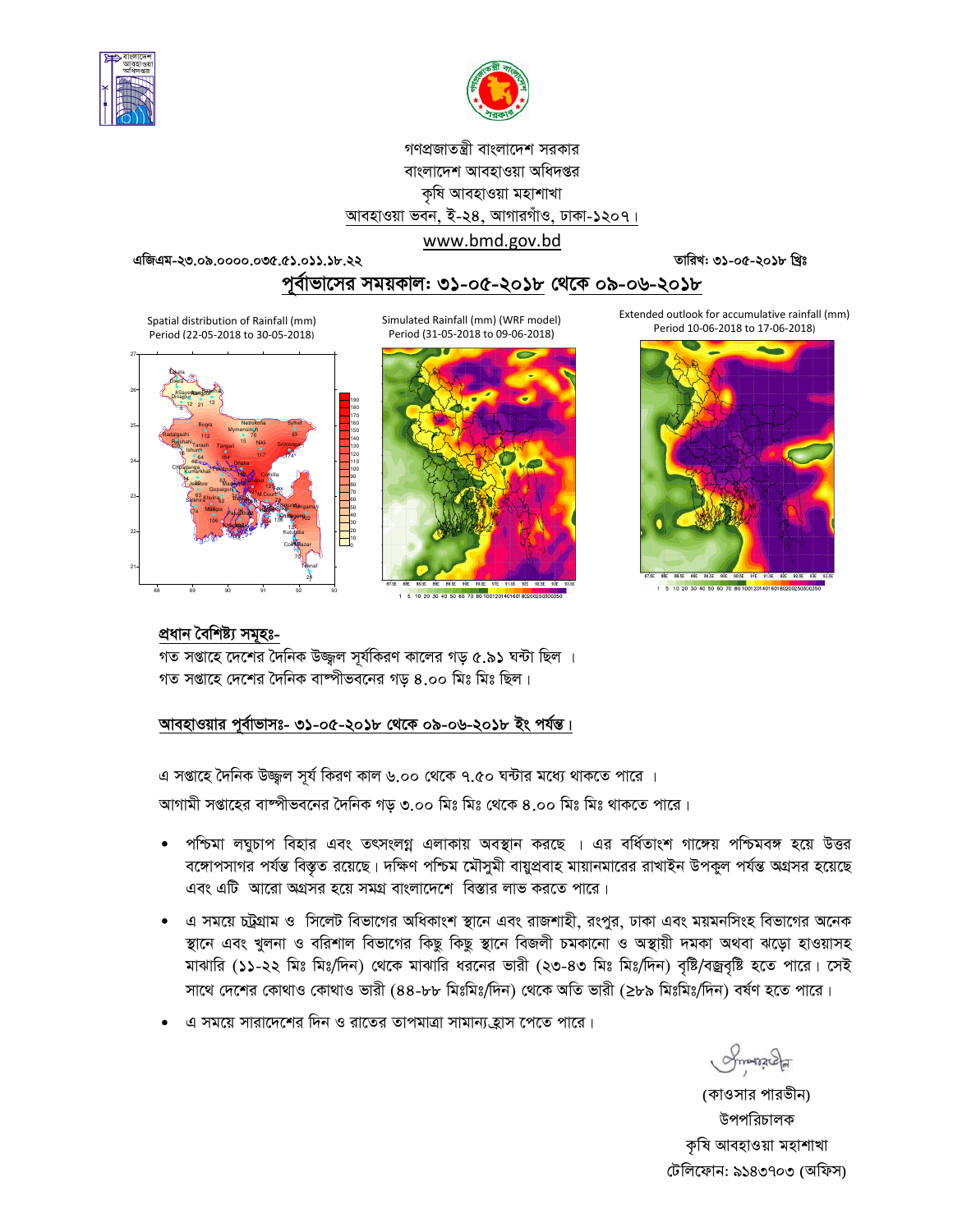## সংক্ষিপ্ত আবহাওয়া বিবরণী, সময়: ২২-০৫-২০১৮ থেকে ৩০-০৫-২০১৮

| বিভাগ     | সর্বোচ্চ তাপমাত্রার পরিসর         | সৰ্বোচ্চ তাপমাত্ৰা ° সেঃ          | সর্বনিম্ন তাপমাত্রার পরিসর°সেঃ                             | সর্বনিম্ন তাপমাত্রা °সেঃ              |  |  |
|-----------|-----------------------------------|-----------------------------------|------------------------------------------------------------|---------------------------------------|--|--|
| ঢাকা      | $^{\circ}$ সেঃ<br>২৮.৪<br>- ৩৭.১  | নিকলি<br>$^{\circ}$ সেঃ<br>৩৭.১   | $^{\circ}$ সেঃ<br>২২.৪<br>২৮.০<br>$\overline{\phantom{a}}$ | $^{\circ}$ সেঃ<br>টাঙ্গাইল<br>২২.৪    |  |  |
| ময়মনসিংহ | $^{\circ}$ সেঃ<br>- ৩৫.২<br>২৮.৫  | ময়মনসিংহ<br>ಿ ೧೯೫<br>৩৫.২        | $^{\circ}$ সেঃ<br>২৬.৪<br>২১.৬<br>$\overline{\phantom{a}}$ | $^{\circ}$ সেঃ<br>২১.৬<br>নেত্ৰকোনা   |  |  |
| চউগ্ৰাম   | $^{\circ}$ সেঃ<br>$-90.9$<br>৩০.৭ | ফেনী<br>৩৫.৭° সেঃ                 | $^{\circ}$ সেঃ<br>২৮.০<br>২৩.০<br>$\overline{\phantom{a}}$ | মাইজদীকোর্ট<br>$^{\circ}$ সেঃ<br>২৩.০ |  |  |
| সিলেট     | $^{\circ}$ সেঃ<br>- ৩৫.৫<br>২৬.৭  | শ্ৰীমঙ্গল<br>৩৫.৫ $^{\circ}$ সেঃ  | $^{\circ}$ সেঃ<br>২৫.৭<br>২১.৫<br>$\overline{\phantom{a}}$ | শ্ৰীমঙ্গল<br>$^{\circ}$ সেঃ<br>২১.৫   |  |  |
| রাজশাহী   | $^{\circ}$ সেঃ<br>২৯.৫<br>- ৩৬.২  | রাজশাহী<br>$^{\circ}$ সেঃ<br>৩৬.২ | $^{\circ}$ সেঃ<br>২৭.৮<br>২১.০<br>$\overline{\phantom{0}}$ | $^{\circ}$ সেঃ<br>২১.০<br>তারাশ       |  |  |
| রংপুর     | $^{\circ}$ সেঃ<br>- ৩৫.০<br>২৯.০  | $^{\circ}$ সেঃ<br>0.00<br>রংপর    | $^{\circ}$ সেঃ<br>২৬.৫<br>২০.৫<br>$\overline{\phantom{a}}$ | $^{\circ}$ সেঃ<br>২০.৫<br>রংপুর       |  |  |
| খুলনা     | $^{\circ}$ সেঃ<br>- ৩৬.৭<br>৩০.৮  | $^{\circ}$ সেঃ<br>৩৬.৭<br>খলনা    | $^{\circ}$ সেঃ<br>২৮.৫<br>২৩.৩<br>$\overline{\phantom{a}}$ | $^{\circ}$ সেঃ<br>কমারখালী<br>২৩.৩    |  |  |
| বরিশাল    | $^{\circ}$ সেঃ<br>৩১.২<br>- ৩৫.৫  | বরিশাল<br>৩৫.৫ $^{\circ}$ সেঃ     | $^{\circ}$ সেঃ<br>২৭.৯<br>২৩.৬<br>$\overline{\phantom{0}}$ | $^{\circ}$ সেঃ<br>ভোলা<br>২৩.৬        |  |  |

# <u> বৃষ্টিপাত বিশ্লেষন এবং স্বাভাবিক তাপমাত্ৰা :</u>

| িভাগের নাম | স্টেশনের নাম      | মেট                     | স্বাভা∏ক        | িছ্যুতি (%) | মেট                 | স⊔োচ্চ          | স⊔োনিম          | গড়                   | গড                   | স⊡নিম            | স⊔নিম                    |
|------------|-------------------|-------------------------|-----------------|-------------|---------------------|-----------------|-----------------|-----------------------|----------------------|------------------|--------------------------|
|            |                   | ঢ়ষ্টিপাত<br>( মিঃমিঃ ) | ঢ়াষ্টিপাত      |             | ্ৰষ্টিপাতে<br>র দিন | গড়<br>আৰ্দ্ৰতা | আৰ্দ্ৰতা        | সর্⊔োচ্চ<br>তাপমাত্রা | স্বভা∏ক<br>তাপমাত্রা | গড়<br>তাপমাত্রা | স্বাভা∏ক<br>গড়          |
|            |                   |                         | ( মিঃমিঃ )      |             |                     | ( %)            | ( %)            | (টিগ্রী সেঃ)          | (চিগ্ৰী<br>সেঃ)      | (চিগ্ৰী<br>সেঃ)  | তাপমাত্রা (<br>িগ্ৰীসেঃ) |
| ঢাকা       | ঢাকা              | ৮৩                      | 508             | -২০         | ০৬                  | ০৯১             | ০৫৯             | 08.5                  | 00.8                 | ২৬.১             | ২৫.৪                     |
|            | ফরিদপুর           | ২৪                      | ৮৩              | $-95$       | ০৩                  | ৯৫              | ০৬৩             | ৩৩.৮                  | ৩৩.৮                 | 20.8             | ২৫.০                     |
|            | মাদারীপুর         | ১৫৫                     | ৯২              | ৬৮          | o¢                  | **              | $\gg \gg$       | $\pm$ $\pm$           | ৩৩.৯                 | $\ast$ $\ast$    | ২৫.২                     |
|            | নিকলী             | ৯২                      | $\ast$          | ***         | ο٩                  | **              | **              | $**$                  | $\pm$ $\pm$          | **               | **                       |
|            | টাঙ্গাইল          | ۹১                      | ১০৯             | -96         | ০৬                  | $\ast$          | $\ast$          | $\ast$                | 0.0                  | $* *$            | ২৪.৬                     |
|            | গোপালগজ্ঞ         | ২৮                      | $**$            | ***         | 08                  | ০৯৫             | ০৬৩             | 008                   | **                   | ০২৬              | **                       |
| ময়মনসিংহ  | ময়মনসিংহ         | ১৯৩                     | 555             | 98          | ০৬                  | ৯৪              | ०१२             | ৩২.৫                  | ৩১.৫                 | 28.0             | 28.0                     |
|            | নেত্রকোনা         | ১৩৬                     | $**$            | ***         | ob                  | ০৯৪             | ०१०             | ০৩১                   | $\ast$ $\ast$        | ০২৫              | **                       |
| চট্টগ্ৰাম  | চট্ৰগ্ৰাম         | دد                      | $\delta$        | -৯৪         | ০৩                  | $\pm$ $\pm$     | $\pm$ $\pm$     | 00.b                  | 0.50                 | ২৬.8             | ২৫.৪                     |
|            | সীতাকুন্ড         | ৯                       | ১৩০             | -৯৩         | ০২                  | $\ast$ $\ast$   | $\ast$ $\ast$   | $*\ast$               | ৩২.৩                 | $\ast\ast$       | ২৫.৪                     |
|            | রাঙ্গামাটি        | ৩৬                      | 552             | -৬৮         | ০৩                  | ৯৭              | 80              | 00.0                  | 00.0                 | ২8               | ২8.৮                     |
|            | কক্স⊔াজার         | ২৬                      | ১৩৮             | -৮১         | ৩                   | ৯০              | بالمالي         | 0.00                  | ৩২.৬                 | ২৬.৩             | ২৫.৬                     |
|            | টেকনাফ            | 80                      | ১২৩             | -৬৭         | 8                   | **              | $\ast$          | $**$                  | ৩২.০                 | **               | ২৫.৬                     |
|            | হাতিয়া           | ৮১                      | 50 <sub>b</sub> | $-20$       | ০৬                  | ৯৯              | ৭২              | 00.8                  | ৩২.৩                 | ২৫.৭             | ২৫.৮                     |
|            | সন্দ্বীপ          | ولين                    | ১৫৬             | ***         | ০৩                  | ৯৭              | ৬৯              | 0.0                   | ৩১.৫                 | ২৫.৬             | ২৫.৪                     |
|            | কুতু্⊔দীয়া       | ১৩                      | ৯৮              | -৮৭         | o¢                  | ৯০              | ০৬৫             | 00.6                  | ৩২.০                 | ২৬.৫             | ২৫.৬                     |
|            | ফেনী              | ৮৬                      | ১২১             | -২৯         | ০৬                  | ৯৬              | ০৬১             | $\mathcal{S}^{\circ}$ | 02.8                 | ২৫.২             | ২৫.১                     |
|            | মাইজদী কোঁট       | ১০৫                     | ১৩১             | -২০         | ০৬                  | ৯৮              | ৬৭              | ৩৩.৮                  | ৩২.৫                 | ২৫.৫             | ২৫.৪                     |
|            | চাঁদপুর           | ১০৫                     | ৮৯              | ***         | ο8                  | ৯৫              | ৬৪              | 08.5                  | 00.3                 | ২৫.৭             | 26.8                     |
|            | কুমিল্লা          | ৫৬                      | ৯৭              | -8২         | $\circ 8$           | ৯২              | ৬২              | ৩২.৯                  | ৩২৬                  | ২৫.৮             | 28.5                     |
| সিলেট      | সিলেট             | ২৩৭                     | ১৯৫             | ২২          | o٩                  | ৯৭              | ৬৯              | ৩২.৩                  | ৩১.০                 | ২৩.৮             | ২৩.২                     |
|            | শ্ৰীম <u>ঙ্গল</u> | b8                      | 508             | -৩৭         | ०१                  | ৯৮              | ०७०             | ৩৩.৭                  | ৩২.৫                 | ২৪               | ২৩.৮                     |
| রাজশাহী    | রাজশাইী           | ъ                       | Q0              | $-b-8$      | 08                  | ০৯৬             | ০৬ $8$          | ৩৪.৯                  | 0.90                 | ২৫.৯             | ২৫.০                     |
|            | ⊔গুডা             | ٩o                      | 90              | $-9$        | ০৩                  | ಂನಿಲ            | 08 <sub>b</sub> | ৩৩.১                  | 00.6                 | ২৫.৬             | ২৪.৬                     |
|            | ঈশ্বরদী           | ৩৩                      | ৬৯              | -৫২         | ০৬                  | ০৯৬             | ০৫৬             | 08.8                  | 08.9                 | ২৫.৭             | २8.१                     |
|            | ⊔দলগাছী           | ٩o                      | $* *$           | ***         | ০৬                  | $\ast$ $\ast$   | $\ast$ $\ast$   | $*\ast$               | $**$                 | $*\ast$          | **                       |
|            | তাড়াশ            | ৮৯                      | $\ast$ $\ast$   | ***         | o¢                  | ০৯৮             | 08 <sub>b</sub> | ೲ                     | $\ast$ $\ast$        | ০২৫              | $* *$                    |
| রংপুর      | রংপুর             | 508                     | ১০২             | ৩১          | o¢                  | ০৯৩             | ০৬৮             | ৩২.১                  | ৩১.৯                 | ২৩.৮             | ২৪.১                     |
|            | দিনাজপুর          | ৫৬                      | ۹۹              | -২৭         | ০৬                  | ಂನಿಲ            | ০৬৫             | 0.0                   | ৩২.৯                 | ২৪.১             | २8.०                     |
|            | সৈয়দপুর          | ৫৩                      | $**$            | $***$       | ০৬                  | ৯২              | ৬৬              | ৩২.৮                  | $* *$                | ২৪.৩             | $**$                     |
|            | রাজারহাট          | ১৭৮                     | $\ast$ $\ast$   | ***         | ০৯                  | ০৯৫             | ০৬৮             | 0.6                   | $\ast$ $\ast$        | ২৩.২             | $* *$                    |
|            | তেতুঁলিয়া        | ১৫৭                     | $\pm$ $\pm$     | ***         | o¢                  | ০৯৫             | ০৬৮             | ৩১.০                  | $\pm$ $\pm$          | ২৩.৬             | $\ast$ $\ast$            |
|            | া মলা             | ১৭৬                     | $\ast$ $\ast$   | ***         | ০৬                  | $\ast$          | $\ast$          | $**$                  | $\ast$               | $\ast$ $\ast$    | $* *$                    |
| খুলনা      | খুলনা             | Ъ                       | ৬৫              | -৮৮         | ০২                  | ০৯৪             | ০৬১             | ৩৫.০                  | 08.9                 | ২৬.৯             | ২৫.৮                     |
|            | মংলা              | 8 <sub>b</sub>          | **              | ***         | ০৩                  | **              | **              | $**$                  | **                   | **               | **                       |
|            | যশোর              | 59                      | ৫৩              | -৬৮         | o¢                  | $\pm$ $\pm$     | $\ast$          | $**$                  | 00.8                 | $\pm$ $\pm$      | ২৫.৬                     |
|            | চয়া⊡াঙ্গা        | ২৬                      | ৬২              | -45         | o¢                  | ০৯৫             | ০৬০             | ৩৪.৮                  | 00.8                 | ২৫.৮             | ২৫.৫                     |
|            | সাতক্ষীরা         | ট্রস                    | ৬২              | ***         | ०२                  | ০৯৮             | 000             | ৩৫.২                  | 0C.8                 | ২৭.১             | ২৬.১                     |
|            | কুমারখালী         | ২৬                      | $**$            | ***         | ০২                  | ০৯৮             | 0@8             | ৩৩.৫                  | **                   | 26.8             | **                       |
| ⊔রিশাল     | ⊔রিশাল            | 68                      | ৮৩              | -06         | ০৩                  | **              | **              | $**$                  | 00.8                 | **               | ২৫.৪                     |
|            | ভোলা              | ৬৪                      | ৯৬              | -೨೨         | o¢                  | ০৯৭             | 000             | 0.00                  | ৩২.৮                 | ২৫.৮             | ২৫.৭                     |
|            | পটয়াখালী         | ২৫                      | ৯১              | -90         | 08                  | ০৯৭             | ०१०             | ৩৩.৬                  | 00.5                 | ২৬.৬             | ২৬.০                     |
|            | খেপুপাড়া         | <b>c</b> o              | ৯৩              | -৪৬         | $\circ 8$           | $\pm \pm$       | $\pm$ $\pm$     | $\ast$ $\ast$         | ৩২.৮                 | $\ast$ $\ast$    | ২৬.৩                     |

N.B .Analyses contained in this bulletin are based on preliminary \* un-checked data. \*\* Data not received. \*\*\* Data not available.